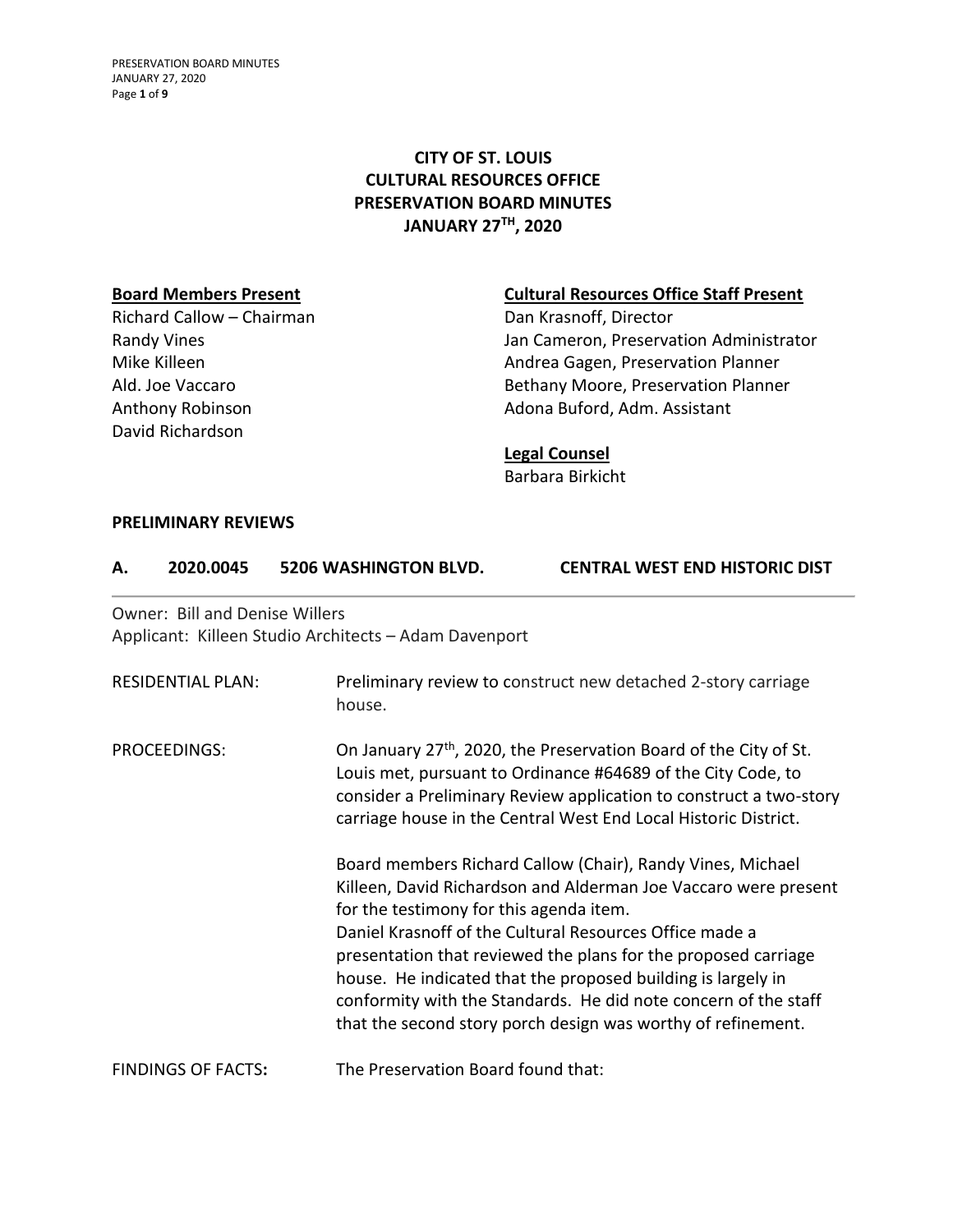|                        | the proposed site for construction, 5206 Washington Place,<br>is located in the Central West End Local Historic District;<br>the siting, scale, proportions, roof shape, and exterior materials<br>comply with the Standards;<br>• the design of the second-story deck should be altered since<br>it will be visible from the street.                                                                                    |
|------------------------|--------------------------------------------------------------------------------------------------------------------------------------------------------------------------------------------------------------------------------------------------------------------------------------------------------------------------------------------------------------------------------------------------------------------------|
| <b>BOARD DECISION:</b> | It was the decision of the Preservation Board to grant preliminary<br>approval to the carriage house design with the condition that second<br>story porch design is revised and subject to review of final documents,<br>details and materials by the Cultural Resources Office. The motion<br>was made by Commissioner Randy Vines. Commissioner David<br>Richardson seconded the motion. The motion passed unanimously |

### **APPEALS OF DENIALS**

| В.                       | 2019.1341    | 1722-30 S. 9TH STREET                           | <b>SOULARD HISTORIC DISTRICT</b>                                                                                                                                                                                                                                                                                                                                                                                                                                                                                                                                                                                                                                                                         |
|--------------------------|--------------|-------------------------------------------------|----------------------------------------------------------------------------------------------------------------------------------------------------------------------------------------------------------------------------------------------------------------------------------------------------------------------------------------------------------------------------------------------------------------------------------------------------------------------------------------------------------------------------------------------------------------------------------------------------------------------------------------------------------------------------------------------------------|
|                          |              | Owner/Applicant: BKM Development - Scott Kemper |                                                                                                                                                                                                                                                                                                                                                                                                                                                                                                                                                                                                                                                                                                          |
| <b>RESIDENTIAL PLAN:</b> |              | installed without a permit.                     | Appeal of a building permit application to retain two garage doors                                                                                                                                                                                                                                                                                                                                                                                                                                                                                                                                                                                                                                       |
|                          | PROCEEDINGS: | item.                                           | On January 27, 2020, the Preservation Board of the City of St. Louis<br>met, pursuant to Ordinance #64689 of the City Code, to consider an<br>Appeal of the Director's Denial to retain two (2) garage doors<br>installed without a permit, at 1722-30 S. 9 <sup>th</sup> Street, in the Soulard<br>Local Historic District. Board members Richard Callow (Chair), Randy<br>Vines, David Richardson, Mike Killeen, Alderman Joe Vaccaro, and<br>Anthony Robinson were present for the testimony for this agenda                                                                                                                                                                                          |
|                          |              |                                                 | Andrea Gagen of the Cultural Resources Office made a presentation<br>that examined the sections of City Ordinance #62382, which sets<br>forth the standards for the Soulard Local Historic District. She<br>entered into the record ordinances #64689 as amended by #64925,<br>and ordinance #62382. She stated that the two garage doors were<br>installed without a permit. The historic district standards require<br>existing storefronts to be replaced with storefronts. In addition, the<br>garage doors installed do not replicate historic garage doors. Ms.<br>Gagen also submitted into the record an email from 7 <sup>th</sup> Ward<br>Alderman Jack Coatar in support of the garage doors. |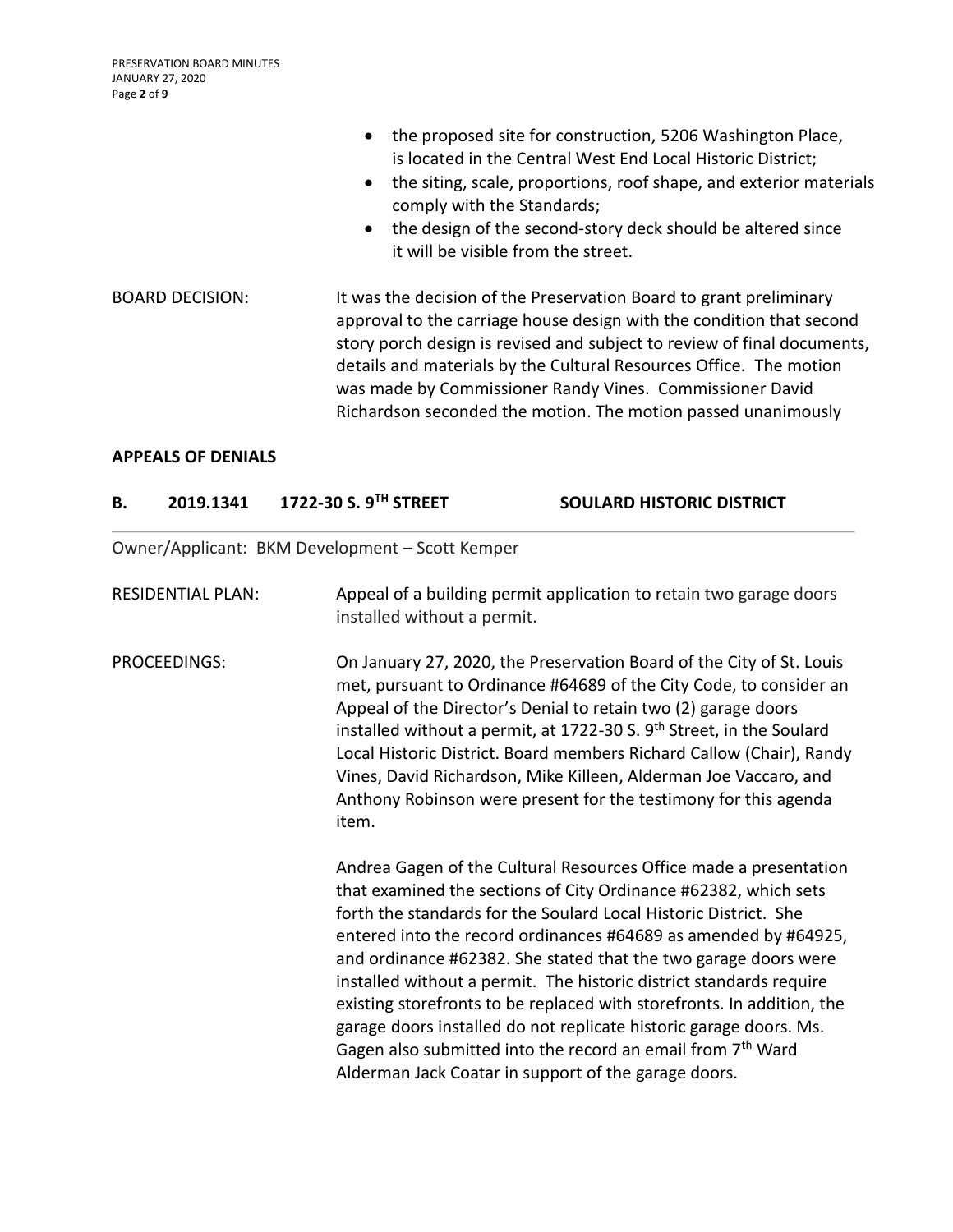|                           | Scott Kemper of BKM Development, the owner, testified on his own<br>behalf. A PowerPoint presentation was submitted into evidence.                                                                                                                                                                                                                                                                                    |
|---------------------------|-----------------------------------------------------------------------------------------------------------------------------------------------------------------------------------------------------------------------------------------------------------------------------------------------------------------------------------------------------------------------------------------------------------------------|
| <b>FINDINGS OF FACTS:</b> | The Preservation Board found that:<br>1722-30 S. 9 <sup>th</sup> Street is located within the Soulard Local Historic<br>District;<br>the garage doors were installed without a permit;<br>the installed garage doors do not comply with the Soulard<br>Historic District Standards;<br>the building is considered to have little or no architectural value.                                                           |
| <b>BOARD DECISION:</b>    | It was the decision of the Preservation Board to overturn the<br>Director's denial of the garage door installation contingent on the<br>owner obtaining a letter of support from the Soulard Restoration<br>Group. The motion was made by Alderman Vaccaro. Commissioner<br>David Richardson seconded the motion. Commissioners Michael<br>Killeen and Anthony Robinson opposed the motion. The motion<br>passed 3-2. |

## **C. 2019.1871 2647 SHENANDOAH AVE. FOX PARK HISTORIC DISTRICT**

Owner: Christopher Rico Applicant: EFS Energy – Rick Ehrlinger

| <b>RESIDENTIAL PLAN:</b> | Appeal of a building permit application to Install 33 solar panels on<br>roof.                                                                                                                                                                                                                                                                                                                                                                                                                                                                                        |
|--------------------------|-----------------------------------------------------------------------------------------------------------------------------------------------------------------------------------------------------------------------------------------------------------------------------------------------------------------------------------------------------------------------------------------------------------------------------------------------------------------------------------------------------------------------------------------------------------------------|
| PROCEEDINGS:             | On January 27, 2020, the Preservation Board of the City of St. Louis<br>met, pursuant to Ordinance #64689 of the City Code, to consider an<br>Appeal of the Director's Denial install 33 solar panels, at 2647<br>Shenandoah Avenue, in the Fox Park Certified Local Historic District.<br>Board members Richard Callow (Chair), Randy Vines, David<br>Richardson, Mike Killeen, Alderman Joe Vaccaro, and Anthony<br>Robinson were present for the testimony for this agenda item.                                                                                   |
|                          | Andrea Gagen of the Cultural Resources Office made a presentation<br>that examined the sections of City Ordinance #66098, which sets<br>forth the standards for the Fox Park Local Historic District. She<br>entered into the record ordinances #64689 as amended by #64925,<br>and ordinance #66098. She stated that the owner applied to install<br>33 solar panels, and the panels on the east side of the garage roof<br>would be visible from the street. The historic district standards<br>require that solar panels not be visible from the street. Ms. Gagen |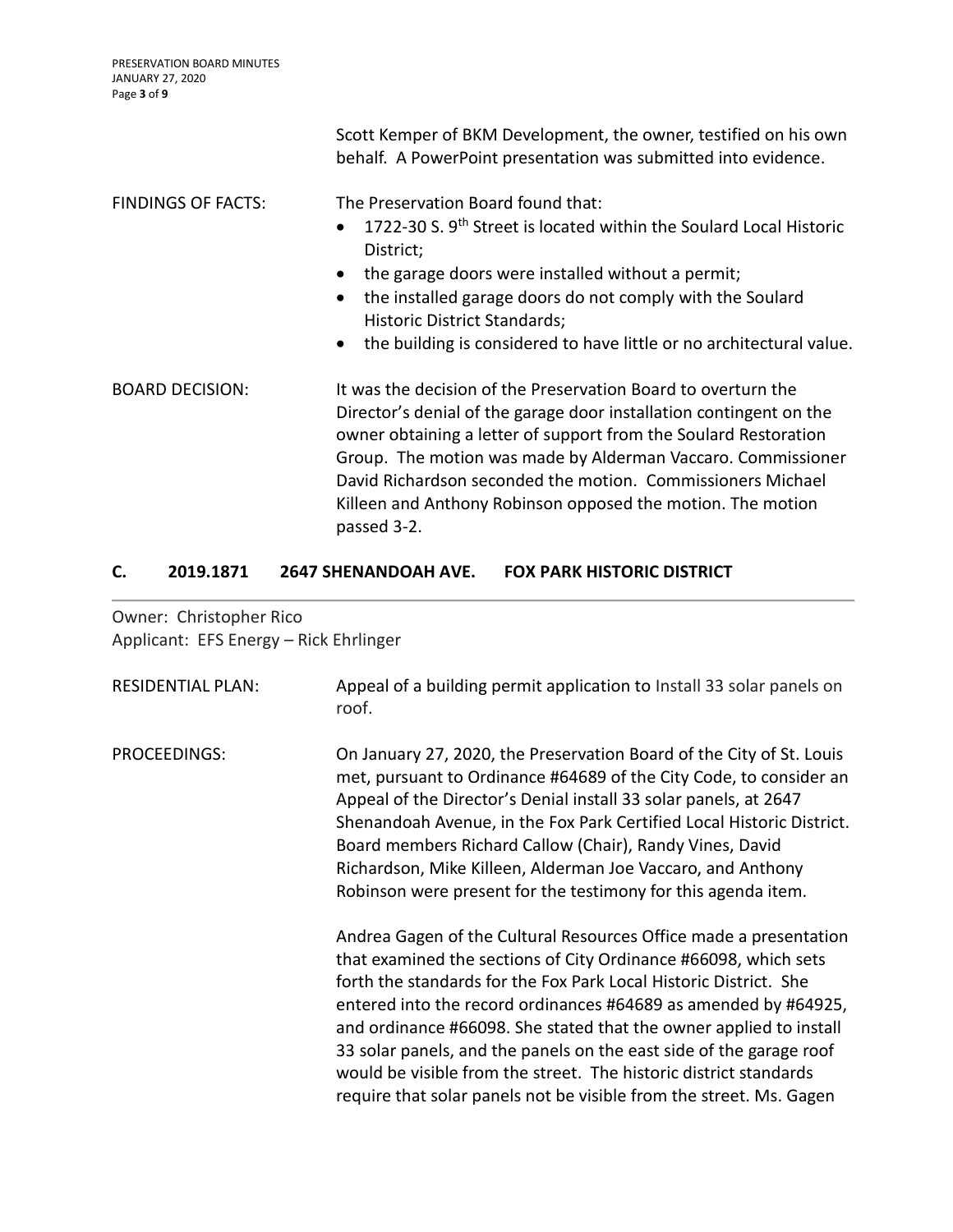|                           | also submitted into the record an email from 7 <sup>th</sup> Ward Alderman<br>Jack Coatar in support of the solar panels.                                                                                                                                                                                                                                                                                    |
|---------------------------|--------------------------------------------------------------------------------------------------------------------------------------------------------------------------------------------------------------------------------------------------------------------------------------------------------------------------------------------------------------------------------------------------------------|
|                           | Todd Hulbert of EFS Energy, the applicant, testified in support of the<br>project. A PowerPoint presentation was submitted into evidence.                                                                                                                                                                                                                                                                    |
|                           | Christopher Rico, the owner, testified on his own behalf.                                                                                                                                                                                                                                                                                                                                                    |
| <b>FINDINGS OF FACTS:</b> | The Preservation Board found that:<br>2647 Shenandoah Avenue is located within the Fox Park<br>$\bullet$<br>Certified Local Historic District;<br>the Fox Park Historic District standards do not allow visible solar<br>$\bullet$<br>panels;<br>the panels will be on the garage, which is not highly visible;<br>recent City and State legislation has encouraged the use of solar<br>$\bullet$<br>energy. |
| <b>BOARD DECISION:</b>    | It was the decision of the Preservation Board to overturn the<br>Director's denial of solar panel installation. The motion was made<br>by Commissioner David Richardson. Commissioners Randy Vines<br>and Alderman Joe Vaccaro seconded the motion. The motion<br>passed unanimously.                                                                                                                        |

## **D. 2019.1912 5260 WESTMINSTER PL. CENTRAL WEST END HISTORIC DISTRICT**

Owner/Applicant: Mark Wade and Darlene Blair

RESIDENTIAL PLAN: Appeal of a building permit application to replace front porch roof shingles and copper flashing.

PROCEEDINGS: On January 27, 2020, the Preservation Board of the City of St. Louis met, pursuant to Ordinance #64689 of the City Code, to consider an appeal of the Director's Denial to retain a front porch roof replaced without a permit, at 5260 Westminster Place, in the Central West End Local Historic District. The application was submitted by the contractor, Jarek Zarzycki.

> Board members Richard Callow (Chair), Randy Vines, Mike Killeen, David Richardson, Anthony Robinson, and Alderman Joe Vaccaro were present for the testimony for this agenda item.

Bethany Moore of the Cultural Resources Office made a presentation that examined the sections of City Ordinance #56768 which sets forth the standards for roofs in the Central West End Local Historic District.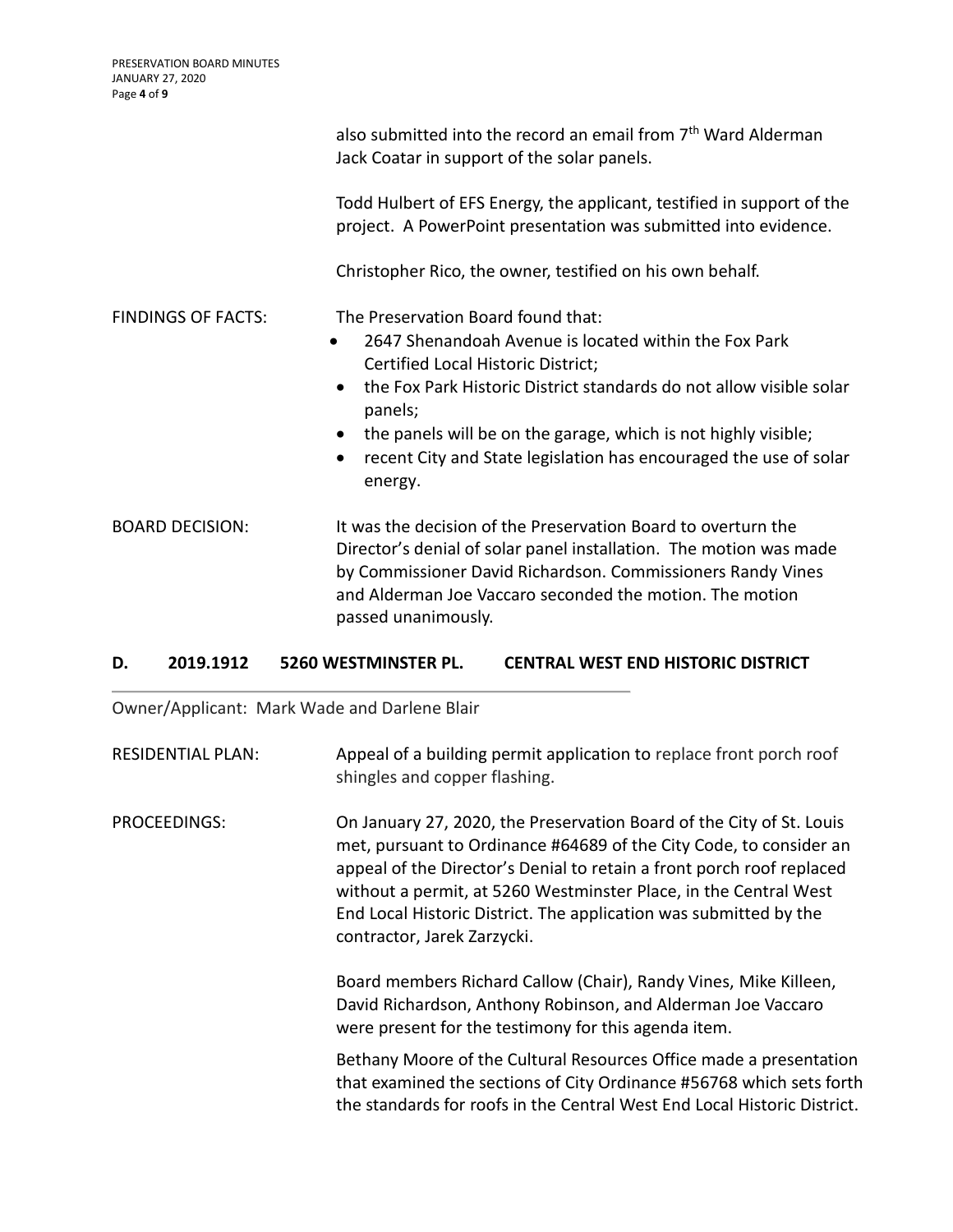PRESERVATION BOARD MINUTES JANUARY 27, 2020 Page **5** of **9**

> She entered into the record Ordinance #64689, as revised by City Ordinance #64925, the enabling legislation; and Ordinance #56768, the Central West End Local Historic District Ordinance, the Preservation Board Agenda and PowerPoint. Ms. Moore stated that the work that was done without a permit did not meet the Standards because the Standards state that original or historic roofing material shall be used wherever the roof is visible but materials that replicate the original may be used if the original or historic material is unavailable and the substitute material is approved by the Cultural Resources Office. She explained that had the applicant applied for a permit before the work was done they would have been told that the approved substitute material was GAF Slateline in a medium gray color to replicate the original slate material and that the shingle that was used, GAF Timberline in Hickory, was not an approved substitute material as it replicate wood-shake shingles and not slate shingles. Based upon the standards, Ms. Moore recommended that the Board uphold the Director's denial of the application.

> Mark Wade, owner of the property, spoke on his own behalf. He stated that work to his gutters had damaged his roof and he needed to replace the whole roof on the front porch to stop water from leaking around the gutters. Mr. Wade stated that it was his understanding of the district standards that the replaced materials should match what was existing so he gave his contractor the green light to use the GAF Timberline shingles in a brown color to match the previous shingles. He stated it was his understanding that the contractor would get the permit. He also stated that there were layers of brown shingles underneath the previous roofing material.

> In response to a question from Chairman Callow about permits Mr. Wade answered that he thought the contractor would handle the permit and once we received a letter from the Cultural Resources Office he sent the contractor to City Hall to get a permit. He then submitted before and after photos of the front porch roof to the Preservation Board. Mr. Wade stated that the house next door to him also had Timberline shingles on their roof.

> In response to a question from Board Member Killeen Mr. Wade stated that he didn't think to get a letter from the neighborhood association but that he was sure he could get a letter of support from them.

FINDINGS OF FACTS: The Preservation Board found that:

 the site of the work done without a permit, 5260 Westminster Place, is located in the Central West End Local Historic District.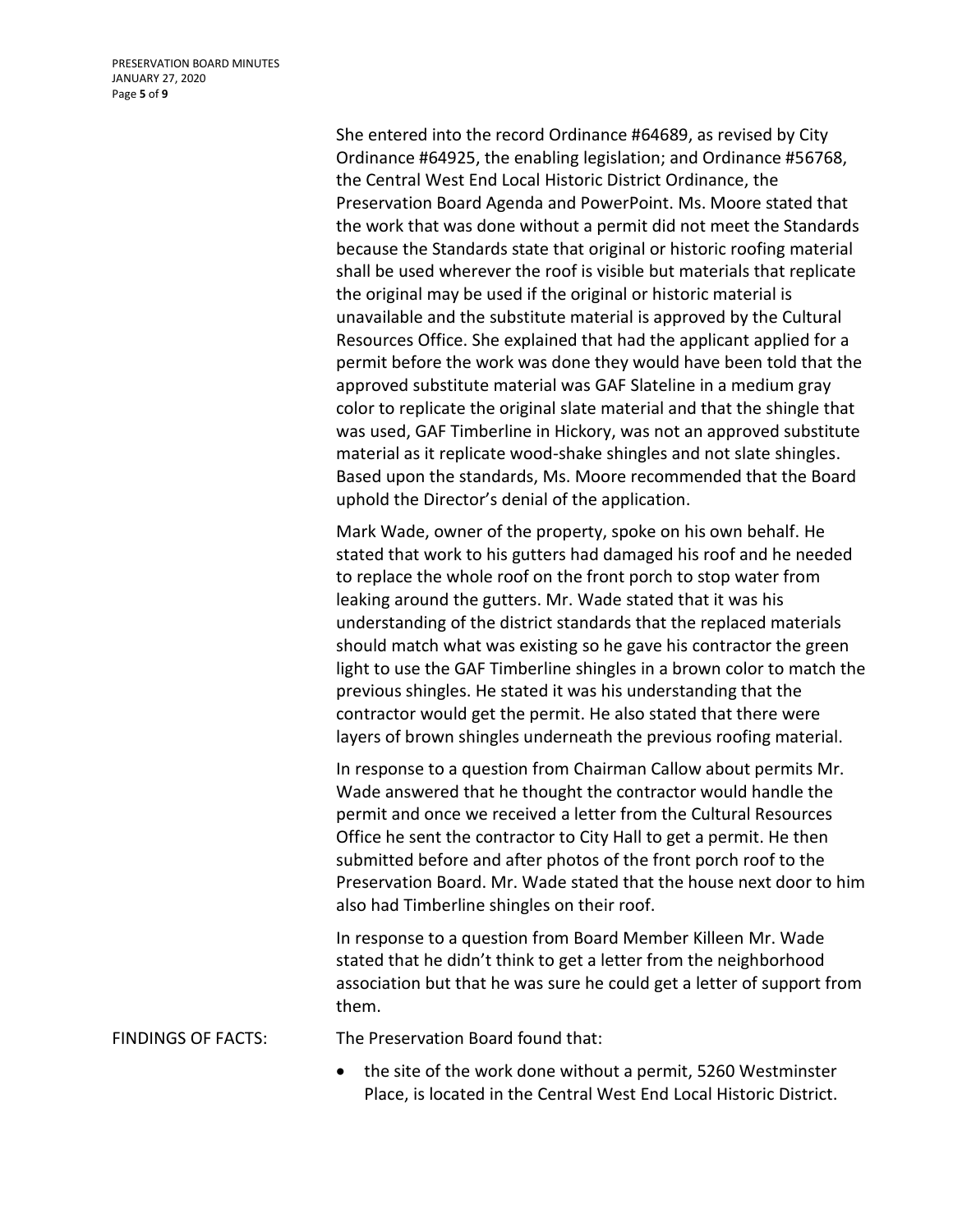|                        | the Central West End standards for Roofs require historic or                                                                                                                                                                                                                                                                  |
|------------------------|-------------------------------------------------------------------------------------------------------------------------------------------------------------------------------------------------------------------------------------------------------------------------------------------------------------------------------|
|                        | original roofing material or an approved substitute material to<br>be used on visible roof sections.<br>• the front porch roof is a visible roof section.                                                                                                                                                                     |
|                        | GAF Timberline in Hickory is not a substitute material approved by the<br>$\bullet$<br>Cultural Resources Office.                                                                                                                                                                                                             |
| <b>BOARD DECISION:</b> | It was the decision of the Preservation Board to overturn the<br>Director's Denial with the stipulation that the appellant produce a<br>letter of support from the neighborhood association. The motion<br>was made by Commissioner Mike Killeen. Alderman Joe Vaccaro<br>seconded the motion. The motion passed unanimously. |

## **E. 2019.1985 2743 GRAVOIS AVENUE FOX PARK HISTORIC DISTRICT**

Owner/Applicant: Amir M. Saqi

| <b>RESIDENTIAL PLAN:</b> | Appeal of a building permit application to Garage/workshop<br>structure constructed without a permit.                                                                                                                                                                                                                                                                                                                                                                  |
|--------------------------|------------------------------------------------------------------------------------------------------------------------------------------------------------------------------------------------------------------------------------------------------------------------------------------------------------------------------------------------------------------------------------------------------------------------------------------------------------------------|
| <b>PROCEEDINGS:</b>      | On January 27, 2020, the Preservation Board of the City of St. Louis<br>met, pursuant to Ordinance #64689 of the City Code, to consider an<br>appeal of the Director's Denial to retain a commercial building built<br>without a permit, at 2743 Gravois Avenue, in the Fox Park Local<br>Historic District. The application was submitted by the owner, Amir<br>Saqi.                                                                                                 |
|                          | Board members Richard Callow (Chair), Randy Vines, Mike Killeen,<br>David Richardson, Anthony Robinson, and Alderman Joe Vaccaro<br>were present for the testimony for this agenda item.                                                                                                                                                                                                                                                                               |
|                          | Bethany Moore of the Cultural Resources Office made a presentation<br>that examined the sections of City Ordinance #66098 which sets forth<br>the standards for new construction in the Fox Park Local Historic<br>District. She entered into the record Ordinance #64689, as revised by<br>City Ordinance #64925, the enabling legislation; and Ordinance<br>#66098, the Fox Park Local Historic District Ordinance, the<br>Preservation Board Agenda and PowerPoint. |
|                          | Ms. Moore stated that the work that was done without a permit did<br>not meet the specific criteria for new construction outline in Article 3<br>of the Fox Park Standards. She stated that Article 3 first calls for a<br>Historic Model Example, for which the design of the new construction                                                                                                                                                                        |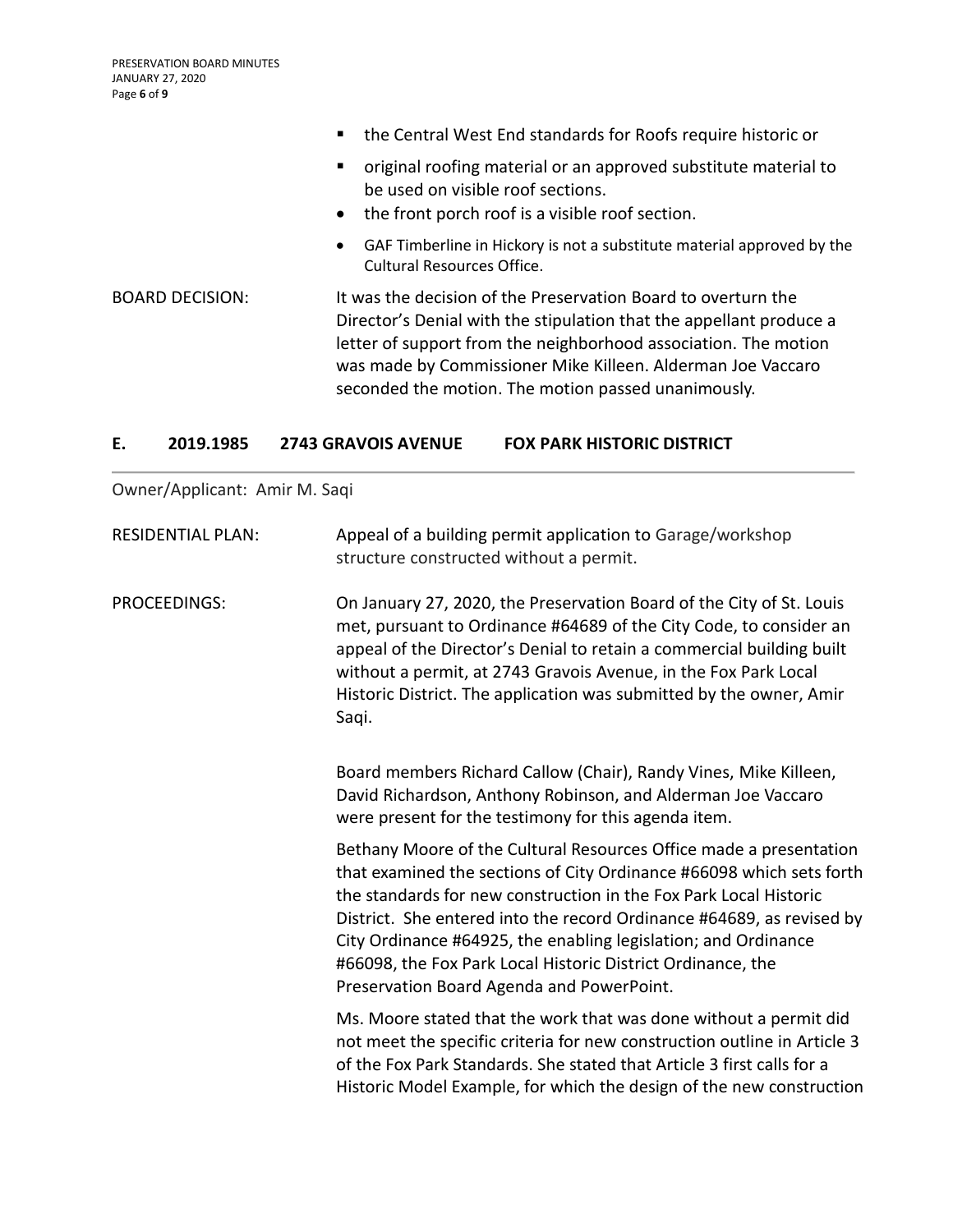must be based on, and then lists further specifications for site, mass, scale, proportion, ratio of solid to void, and Façade material and material color. Ms. Moore stated that the building did not comply with any of the criteria outlined in Article 3. Based upon the standards, Ms. Moore recommended that the Board uphold the Director's denial of the application. She also stated that the owner had expressed a willingness to work with the Cultural Resources Office to make changes to the façade in order to make it blend in better to the historic district.

In response to a question from Chairman Callow Ms. Moore stated that the suggested changes to the façade could include adding windows, trim boards, a cornice and paint.

In response to a question from Alderman Vaccaro Dan Krasnoff, Cultural Resources Director, stated that the Preservation Board could make any decision they saw fit and the Cultural Resources Office staff would uphold it.

In response to a question from Board Member Vines Mr. Krasnoff stated that the Cultural Resources Office was not the only city office that would need to approve a permit for the building and that it was an unusual situation to have a building built without any permits.

The owner, Amir Saqi, spoke on his own behalf. He stated that he needed the building so that he could wash cars in a place that was not exposed to the elements in order to avoid dangerous slippery conditions when the water froze, he wanted to store car batteries in the building to prevent theft and to park cars in when he got cars that had parts that were highly sought after targets of theft. Mr. Saqi also stated that since building the building he had gone through a zoning hearing and his building was approved in that process. He stated that when the building was built the design for it was intended to replicate the existing building on the parcel that his business operated out of. He asked the Preservation Board to grant him a variance as he stated that the building did not negatively impact any neighbors, detract from the neighborhood, effect traffic, or effect the public safety of the neighborhood. Mr. Saqi told the Board he also submitted a letter from the neighboring business in support of his building.

In response to a question from Chairman Callow Mr. Saqi answered he was seeking the variance because he could not meet the standards for new construction and was willing to work with the Cultural Resources Office to make façade changes.

In response to a follow up question from Chairman Callow Mr. Saqi answered he thought since he was not bringing water or electricity to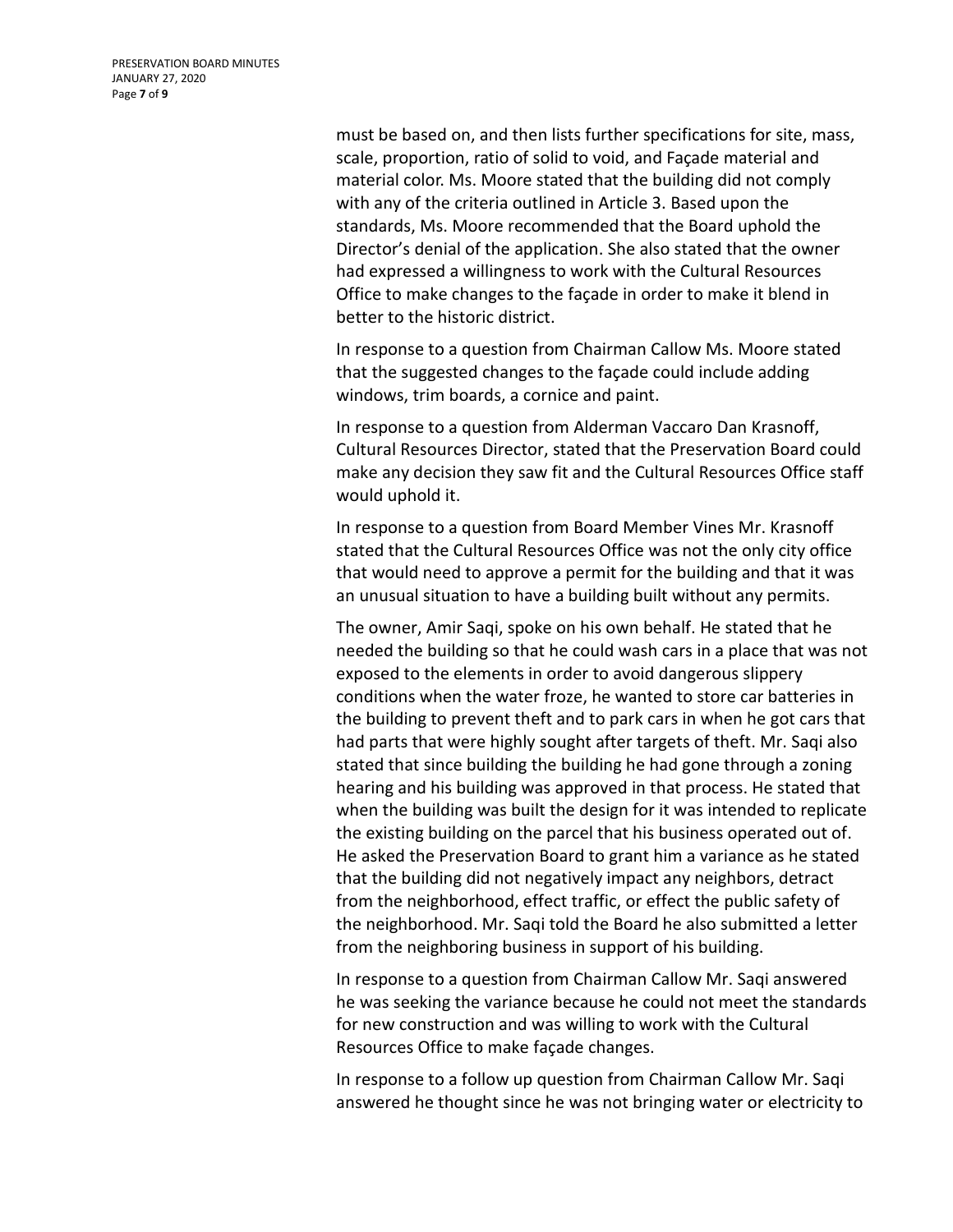|                           | the building and considered it a shed he would not need a permit for<br>the construction. He also stated that was advice given to him by a<br>customer. Mr. Saqi then submitted documents into the record for the<br>Board to view.                             |
|---------------------------|-----------------------------------------------------------------------------------------------------------------------------------------------------------------------------------------------------------------------------------------------------------------|
|                           | In response to a question from Alderman Vacarro Mr. Sagi stated that<br>he had called his Alderman on two occasions before his Zoning<br>hearing and did not hear back from them.                                                                               |
|                           | Judy McGrath then spoke on behalf of Mr. Saqi in support of his<br>building.                                                                                                                                                                                    |
| <b>FINDINGS OF FACTS:</b> | The Preservation Board found that:                                                                                                                                                                                                                              |
|                           | the site of the building built without a permit, 2743 Gravois, is<br>$\bullet$<br>located in the Fox Park Local Historic District;                                                                                                                              |
|                           | tabling the item until the next month's meeting was not<br>$\bullet$<br>prejudicial to the appellant.                                                                                                                                                           |
| <b>BOARD DECISION:</b>    | It was the decision of the Preservation Board to table the item until<br>the next Board meeting. The motion was made by Commissioner<br>Mike Killeen. Randy Vines seconded the motion. Commissioner<br>Robinson opposed the motion. The motion passed with 4-1. |

# **SPECIAL AGENDA ITEMS**

Nominations to the National Register of Historic Places

| F.            | KINGSHIGHWAY HILLS COMMERCIAL DISTRICT<br>3701-3835 S. Kingshighway Boulevard                                                                                                                                                                                                                                                                                                                                                                                     |
|---------------|-------------------------------------------------------------------------------------------------------------------------------------------------------------------------------------------------------------------------------------------------------------------------------------------------------------------------------------------------------------------------------------------------------------------------------------------------------------------|
| ACTION:       | It was the decision of the Preservation Board to direct the staff to<br>prepare a report for the Missouri State Historic Preservation Office<br>that the Kingshighway Hills Commercial District meets National<br>Register Criterion A for Architecture. The motion was made by<br>Commissioner David Richardson and seconded by Randy Vines and<br>Mike Killeen. The motion passed unanimously.                                                                  |
| G.<br>ACTION: | <b>SAVINGS TRUST COMPANY OF ST. LOUIS - 4915 Delmar Boulevard</b><br>It was the decision of the Preservation Board to Direct the staff to<br>prepare a report for the Missouri State Historic Preservation Office<br>that the Savings Trust Company of St. Louis meets National Register<br>Criterion C for Architecture. The motion was made by<br>Commissioner David Richardson and seconded by Randy Vines and<br>Mike Killeen. The motion passed unanimously. |